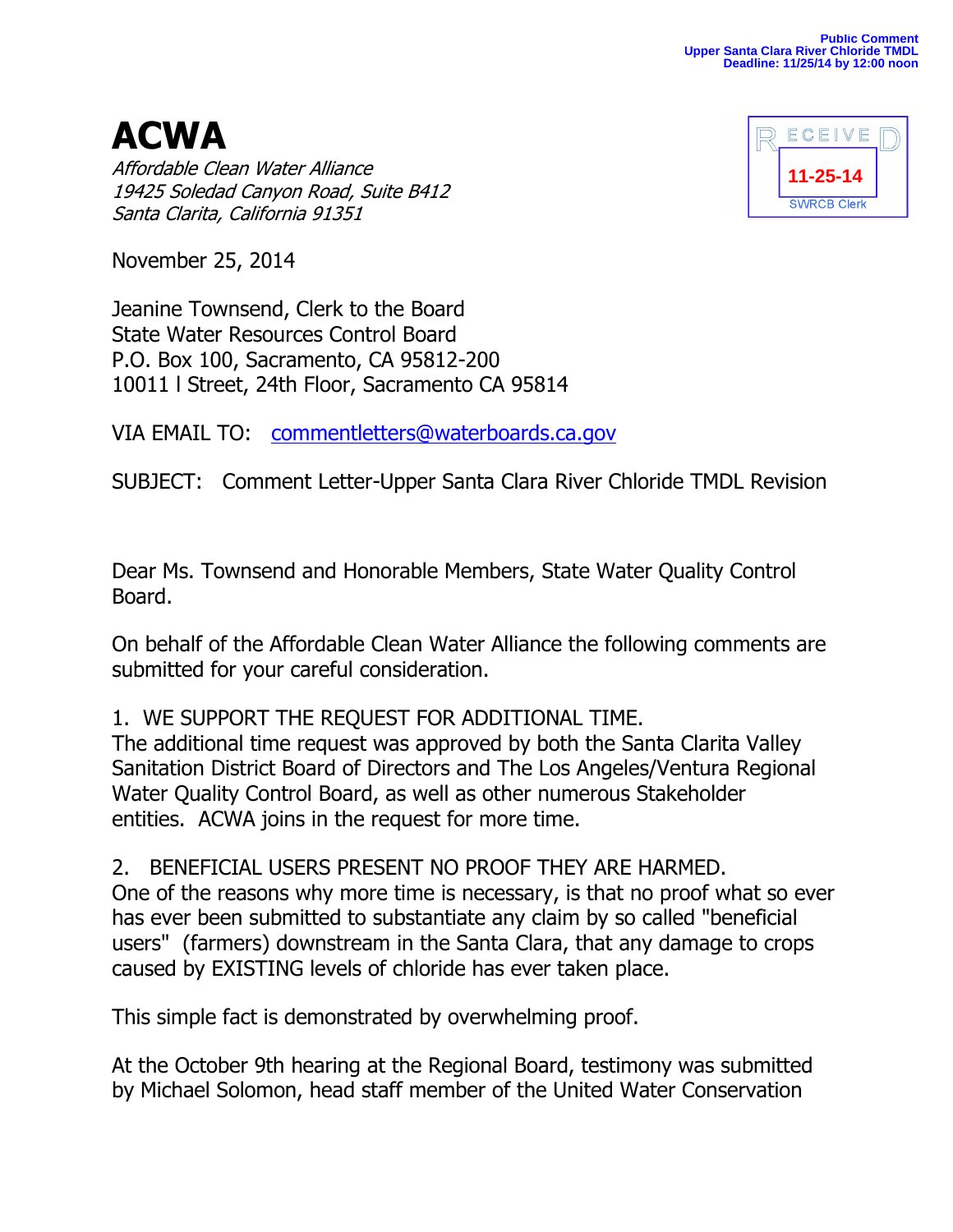District, which serves portions of the areas downstream from the Upper Santa Clara Area.

This testimony was given under oath.

The effect of the additional time which is part of the action before the Board now, is that the existing levels of chloride found in the Upper Santa Clara will continue being discharged for another approximate five years.

Upon direct questioning of Mr. Solomon by Region Board Member Glickfeld as to whether the farmers he purported to represent could somehow survive another five years of the existing chloride levels, Mr. Solomon did NOT give a simple direct answer.

Here, Mr. Solomon could have entered into the record concrete proof, establishing the crop damage he alleges his customers have sustained.

He did no such thing. As the audio record proves, Mr. Solomon gave vague comparisons between what he asserts happens to downstream farmers, and the effects of regional air quality problems. Since his comments were at a hearing of the Los Angeles Regional Water Quality Control Board, please review the full transcript of this telling exchange, as well as the actual audio recording.

ACWA incorporates by reference the full transcript of the October 9, 2014 hearing before the Los Angeles Regional Water Quality Control Board into the ACWA comments submitted here.

Here is the most damning evidence as to why the allegations of farmers downstream of the upper Santa Clara that they have suffered damage are baseless.

Public records verify that the Santa Clarita Valley Sanitation District had been discharging its treated water into the Santa Clara River for nearly 50 years.

Public records also verify that during these almost fifty years, no downstream "beneficial user" has ever filed a demand of any responsible regulatory agency that the "damage" they say then suffer be halted.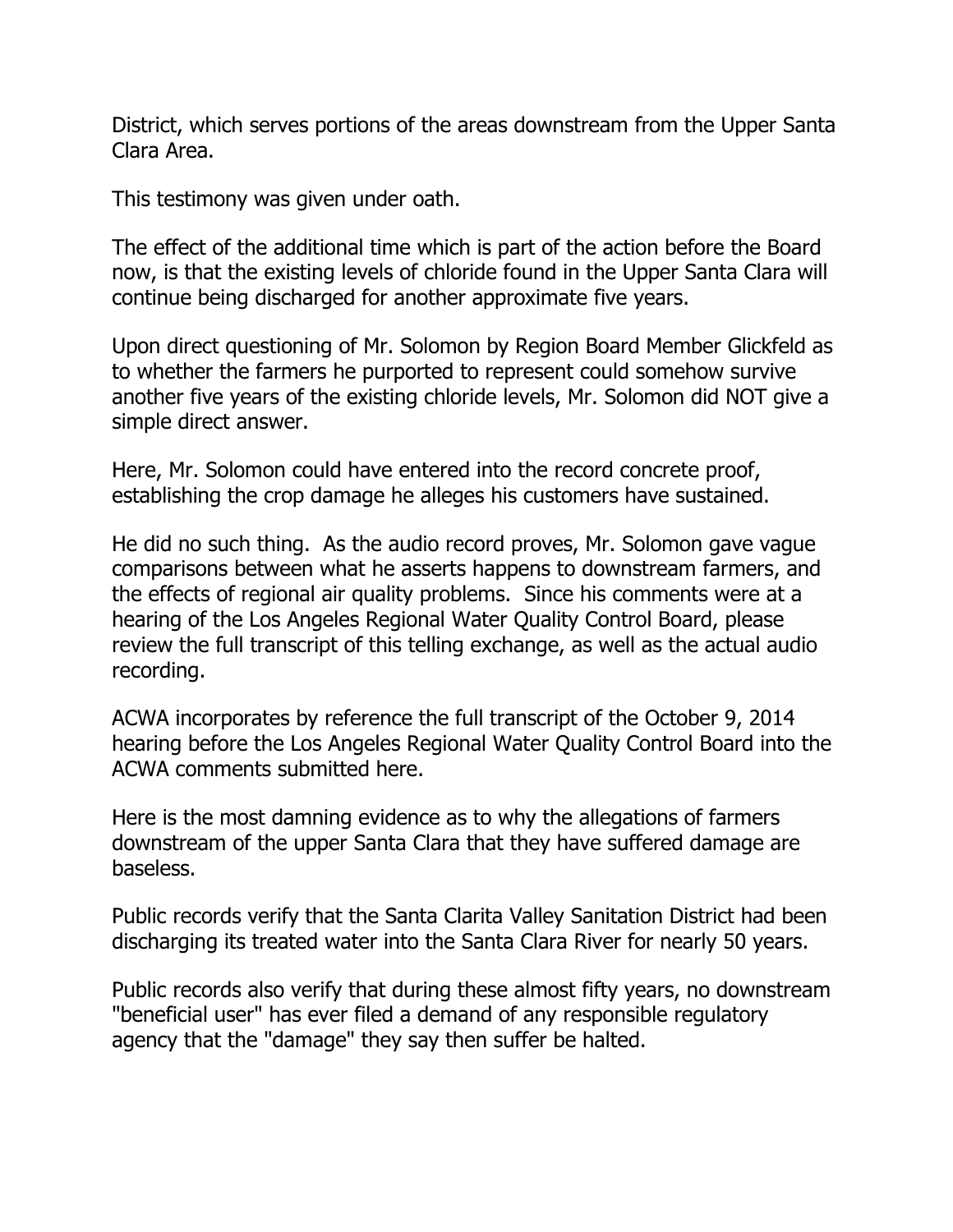More tellingly, during those nearly 50 years, the public record reveals something else.

No "beneficial user" has ever gone to court with a lawsuit seeking to recover losses from crop damage. Surely, if these damage claims are true, the farmers would be entitled to compensation for their losses. There is a simple reason why no lawsuits have ever been filed.

When someone goes to court, they have to bring proof.

This is why the additional time requested presents an opportunity that must not be missed. Here it is.

3. NO ACTUAL MEASUREMENTS OF THE BACKGROUND CHLORIDE LEVELS A full Background Chloride Level Characterization Study of the Upper Santa Clara has never been performed. Instead, what ever sketchy understanding of the chloride levels exists has been based upon one computer model, and numerous dated, out of the area magazine articles.

Please require that the long, LONG overdue actual study of the real conditions in the Santa Clara finally be conducted. Only those afraid of the truth would oppose such a scientific study.

Over seeing this study should be a Citizens Advisory Committee with representatives of the REAL stakeholders involved. These are, namely the upstream entities with legal rights to the water, as well as those paying water and sewage bills.

## 4. THIS IS ALSO A CEQA DETERMINATION HEARING

A decision will be made at this hearing as to what kind of California Environmental Quality Act (CEQA) determination will be requited of this proposal. CEQA hearing laws are clear. Oral testimony is to be given the same, full consideration as written testimony. Therefor, in the context of CEQA, the restrictions listed about the content of oral testimony are improper and illegal. Pleas modify them for this hearing.

5. CEQA DETERMINATION (CATEGORICAL EXEMPTION) INCORRECT. The action before this Board seeks to delay the construction of a mega hundred million dollar water treatment plant for about five years. These has been no study of the effect on the environment of the effects of this delay.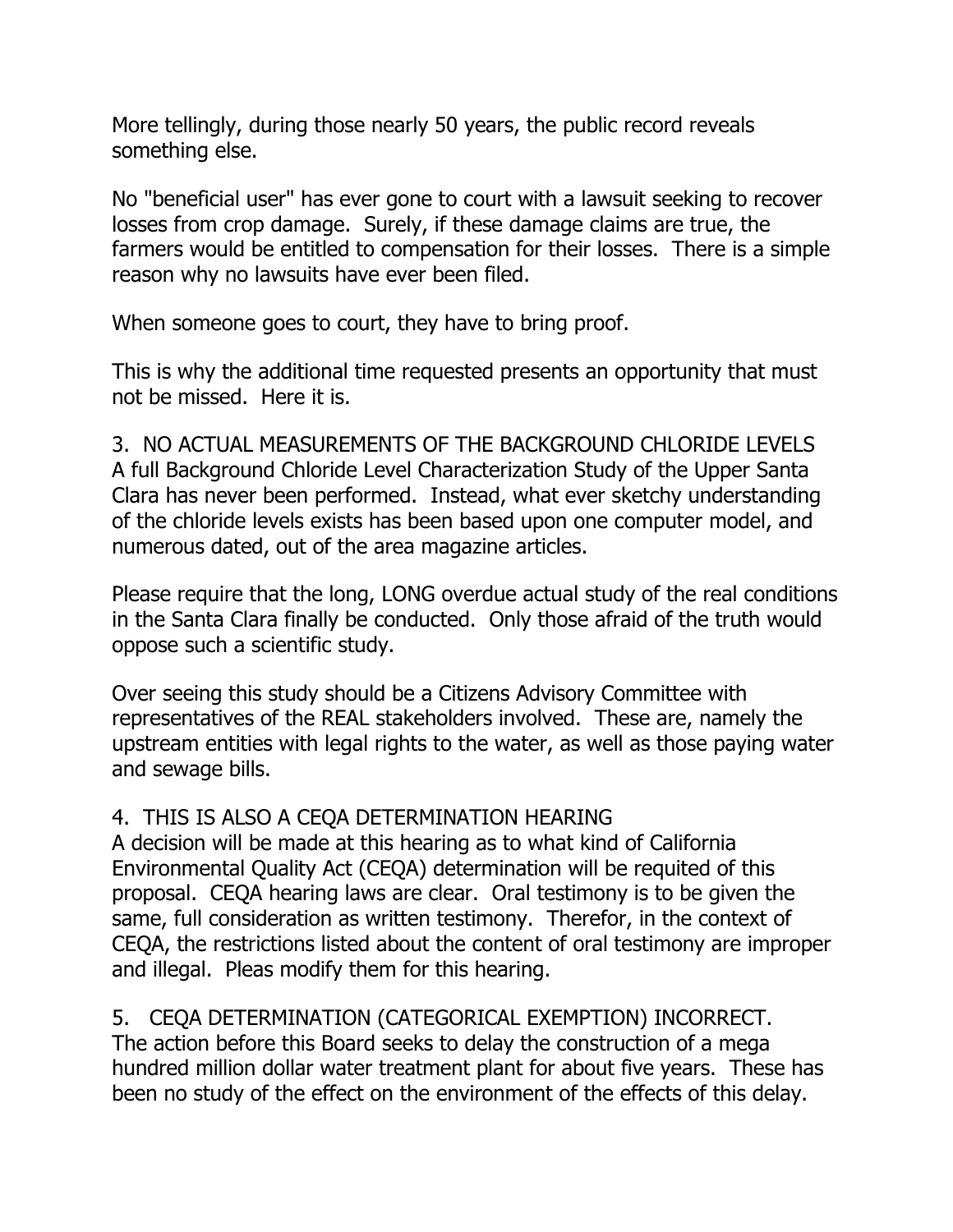This is especially noteworthy, since the rational for the plant, is that it is badly needed to avert further damage to "beneficial uses".

If this is true, than how can delaying the plant be of no consequence to the environment? The only CEQA determination applied here is a years old categorical exemption. This is clearly a CEQA; violation, and need correction.

6. 5 YEAR EXTENSION DOES NOT ACKNOWLEDGE PENDING LITIGATION In its joint requests, the Santa Clarita Valley Sanitation District, and the Los Angeles Regional Water Quality Control Board do not mention or make calculations about the overall effect of the ongoing, pending litigation between the Affordable Clean Water Alliance and the Santa Clarita Valley Sanitation District.

This litigation challenges the adequacy of the environmental studies conducted regarding the so called "Chlorde Compliance" project. By reference, this suit is included in this testimony. Since the Los Angeles Board was once a defendant in this suit. and was discussed extensively in closed sessions, the suit is clearly in the Board's administrative record.

What has not been disclosed to the State Board is the effect of the certain victory of this CEQA challenge. The Attorney firm representing the plaintiffs is the most formidable CEQA firm in California.

More indicative of victory for the plaintiffs, however, is the defendant Santa Clarita Valley Sanitation District certified an EIR indicating that its environmental studies were complete.

This included the pumping million of gallons of concentrated brine PER DAY into the same areas where significant sources of Santa Clarita Valley drinking water is located.

After certification, and after the filing of the suit against the certification, the Santa Clarita Valley Sanitation District has now started to initiate a second EIR regarding the effects of this massive salt water intrusion into Santa Clarita groundwater. These circumstances assure lawsuit victory for ACWA.